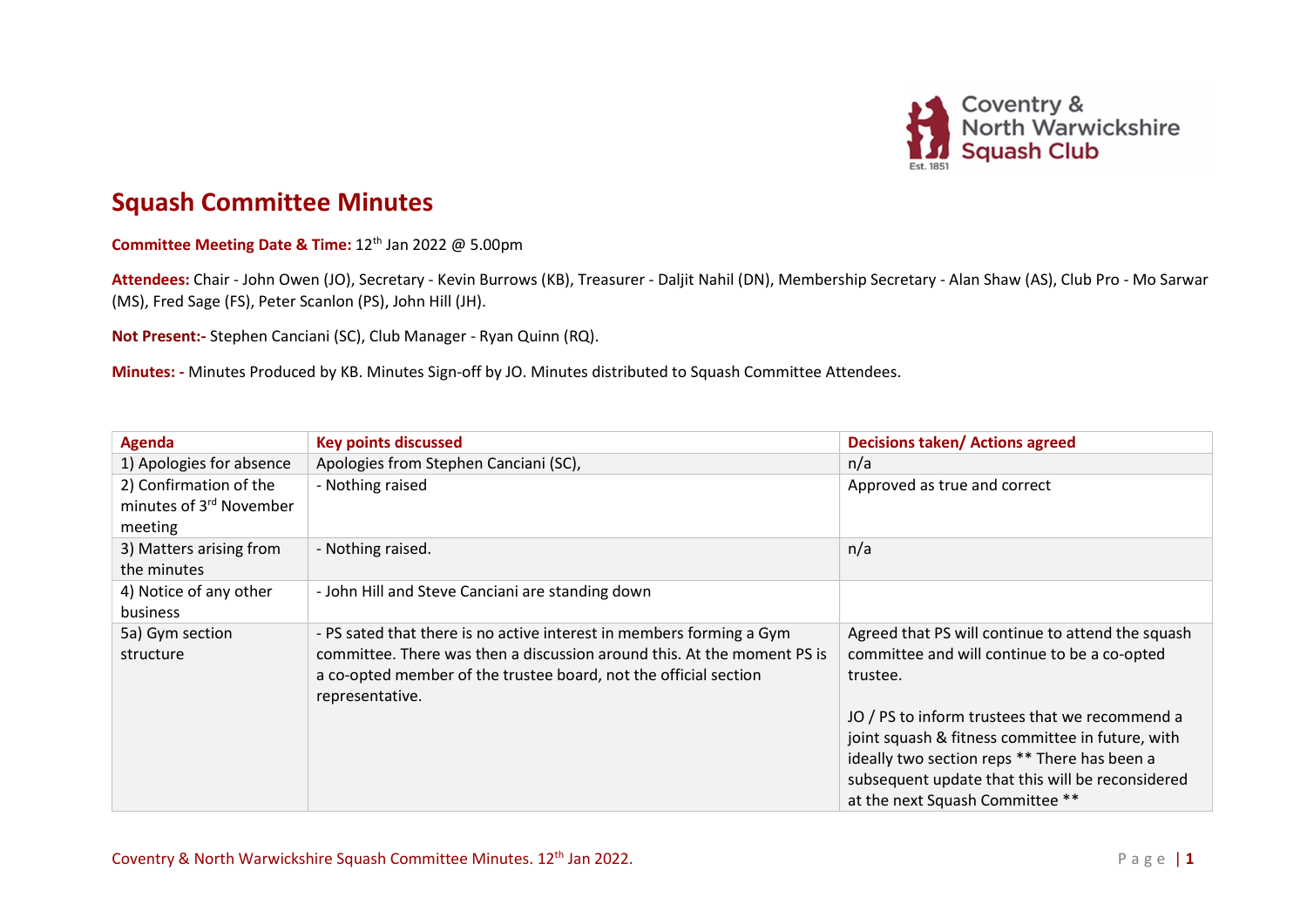| <b>Agenda</b>                | <b>Key points discussed</b>                                                                                                                                                                                                                                                                                                                                                                                                                                                                                                                                                                                                               | <b>Decisions taken/ Actions agreed</b>                                                                                                                                                                                                                       |
|------------------------------|-------------------------------------------------------------------------------------------------------------------------------------------------------------------------------------------------------------------------------------------------------------------------------------------------------------------------------------------------------------------------------------------------------------------------------------------------------------------------------------------------------------------------------------------------------------------------------------------------------------------------------------------|--------------------------------------------------------------------------------------------------------------------------------------------------------------------------------------------------------------------------------------------------------------|
|                              |                                                                                                                                                                                                                                                                                                                                                                                                                                                                                                                                                                                                                                           |                                                                                                                                                                                                                                                              |
| 5b) Fitness Matters          | - PS has stated that there has been increased use of the gym but it is not<br>overloaded. All gym equipment is working. Lighter weights / kettlebells<br>have been installed.                                                                                                                                                                                                                                                                                                                                                                                                                                                             | $- n/a$                                                                                                                                                                                                                                                      |
| 5c) Crowd funding<br>update  | - JO outlined the new sauna is installed but needs a new thermostat<br>which should be installed this week. New flooring is installed in the ladies<br>changing room, gents changing room lobby.<br>- JO stated that carpet tiles will go in the gym and court 6 lobby. New<br>carpet will go into the ground squash area and in court 5 lobby. We<br>intend to get discounted carpet and discounted fitting will be done by a<br>cricket member.<br>- No progress made on the netball multi-court markings.                                                                                                                              | - DN to look at some plastic furniture, art work and<br>plants for the Sauna / Steam Room relaxation area<br>(in liaison with Club Manager).<br>- PS to look at the sauna / steam room signage in<br>the changing rooms (and on social media /<br>Facebook). |
| 6a) 1 membership<br>proposal | - The One Membership progress update was reviewed which the<br>following points made :-<br>Budget update: in progress - no output yet<br>Ι.<br>IT Booking system updates: in progress - no definite output yet<br>Π.<br>Further consultations with sections on one membership: in<br>III.<br>progress with deadline of 23 January<br>JO updated on the HBT IT review and CV Life system. They work on<br>wristbands and do not think they can link into our booking system. As the<br>IT cost is circa £10k with uncertain ongoing costs it will be worthwhile<br>considering a simpler cheaper solution that retains our booking system. | KB to feed back on the one membership progress<br>update to state concerns over the Junior age bands<br>(should be up to 18) and ask how match expenses<br>(minus teas / drinks), fees and equipment will<br>come out of the budget in future.               |
| 6b) Current Club Position    | - covered in above                                                                                                                                                                                                                                                                                                                                                                                                                                                                                                                                                                                                                        | - covered in above                                                                                                                                                                                                                                           |
| 6c) Turn our Club Around     | - JO has set up the TCA group. He will join Dave Robson + 1 (Cricket) &<br>some tennis section members.                                                                                                                                                                                                                                                                                                                                                                                                                                                                                                                                   | - JO to circulate a request for squash and gym<br>members to join this group<br>- FS has put himself forward to join the TCA group.                                                                                                                          |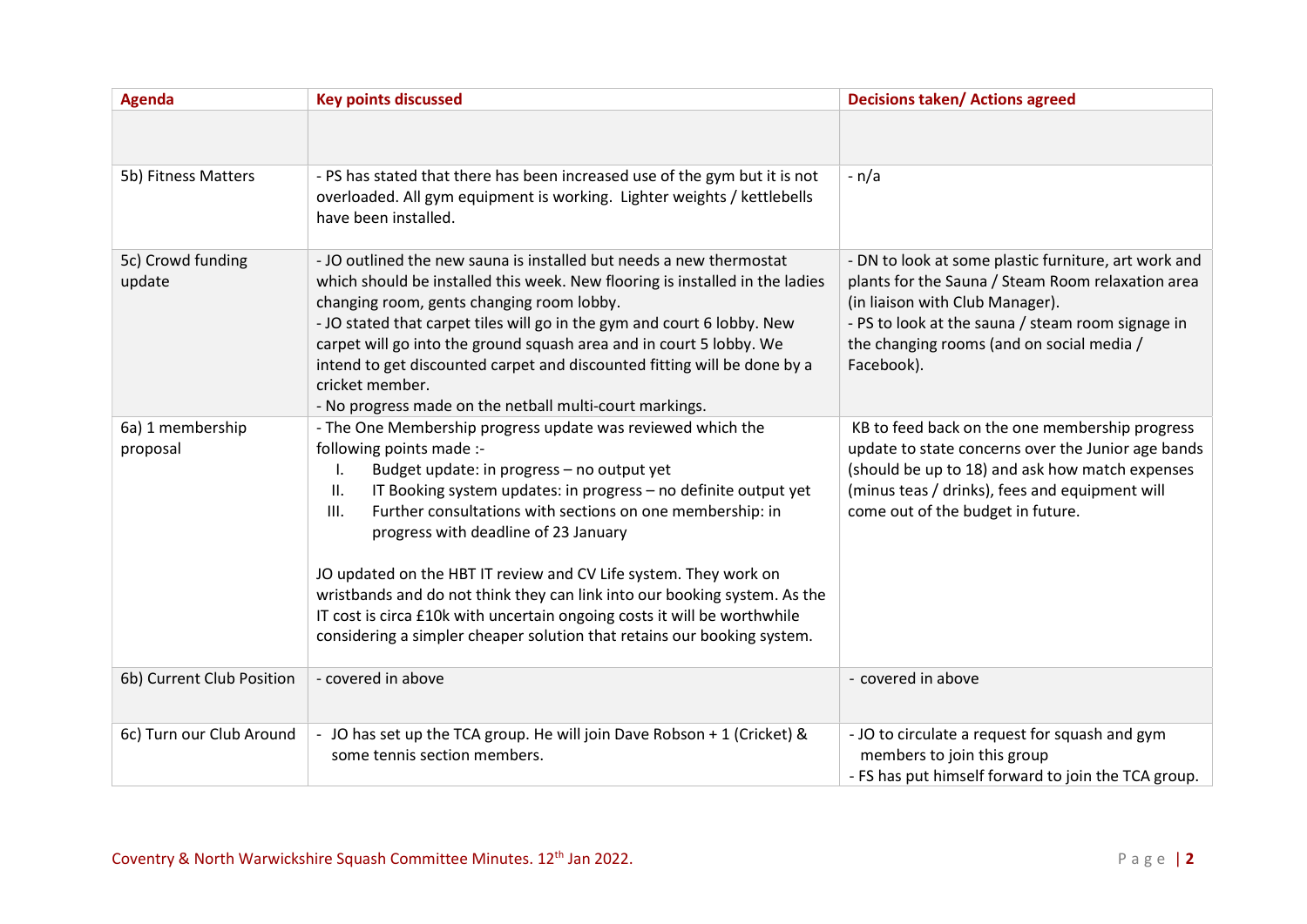| <b>Agenda</b>         | <b>Key points discussed</b>                                                                                                                                                                                                                                                                                                                                                                                                                                                                                                                                                                                                                                                                                                                      | <b>Decisions taken/ Actions agreed</b>                                                                                                                                                                                                                                                                                                                                                                                                                                                                                                 |
|-----------------------|--------------------------------------------------------------------------------------------------------------------------------------------------------------------------------------------------------------------------------------------------------------------------------------------------------------------------------------------------------------------------------------------------------------------------------------------------------------------------------------------------------------------------------------------------------------------------------------------------------------------------------------------------------------------------------------------------------------------------------------------------|----------------------------------------------------------------------------------------------------------------------------------------------------------------------------------------------------------------------------------------------------------------------------------------------------------------------------------------------------------------------------------------------------------------------------------------------------------------------------------------------------------------------------------------|
| 6d) Income Generation | - The curry night will be moved to later in Feb/March (was 4 <sup>th</sup> Feb)<br>- The next quiz night is scheduled for 25 <sup>th</sup> Feb 2022.                                                                                                                                                                                                                                                                                                                                                                                                                                                                                                                                                                                             | - DN / MS to decide on menu and whether the<br>date will move                                                                                                                                                                                                                                                                                                                                                                                                                                                                          |
|                       | - RQ's email setting out the club's procedure for cash paid at the bar to be<br>transferred to the charity was considered.                                                                                                                                                                                                                                                                                                                                                                                                                                                                                                                                                                                                                       | - No further action necessary                                                                                                                                                                                                                                                                                                                                                                                                                                                                                                          |
| 6e) Padel Courts      | - DN / MS arranged a try Padel session at Solihull which was attended by<br>members of squash and tennis sections. A good time was had by those<br>that attended.<br>- DN is continuing to do the Padel feasibility. The preferred option by the                                                                                                                                                                                                                                                                                                                                                                                                                                                                                                 | - DN to continue with the padel feasibility study                                                                                                                                                                                                                                                                                                                                                                                                                                                                                      |
|                       | installers is to install 2 double Padel courts and 1 single Padel court on the<br>tennis court 1 and use space by the cricket pitch. However there other<br>locations being considered as well. This could bring a lot of income to the<br>club. This remains work in progress                                                                                                                                                                                                                                                                                                                                                                                                                                                                   |                                                                                                                                                                                                                                                                                                                                                                                                                                                                                                                                        |
| 6f) Social media      | - KB outlined that the website is up to date<br>- KB to add minutes to this (minus confidential items).                                                                                                                                                                                                                                                                                                                                                                                                                                                                                                                                                                                                                                          | - AS / KB to discuss the cnwsc.co.uk domain, usage<br>and options.                                                                                                                                                                                                                                                                                                                                                                                                                                                                     |
| 7a) Annual Squash AGM | Being held on 12/02/22 at 7pm with informal discussions following the<br>meeting.                                                                                                                                                                                                                                                                                                                                                                                                                                                                                                                                                                                                                                                                | $\overline{a}$                                                                                                                                                                                                                                                                                                                                                                                                                                                                                                                         |
| 7b) Club Pro Report   | - MS / JO highlighted the Friday nighters had a handicap competition<br>during the Christmas break and had curry afterwards<br>- Period 2 for the Teams kicked off last week.<br>- MS gave £130 in guest fees.<br>- JO to follow up with Hazel re lights. MS stated that the manual lights are<br>most often left on by the cleaners. Ian has adjusted the system to turn<br>the lights on for the cleaners and then they turn off.<br>- DN raised if we can have a reciprocal arrangement with other clubs to<br>allow off-peak special bookings to allow team players to play against<br>other team's players. This was agreed for team players only.<br>- Court repairs (plaster on court 1 & 2) have been completed and invoice<br>received. | - JO to ensure comms are sent out on the lights to<br>ensure members know where to fob in / out and<br>who to contact (who can turn the lights on) if<br>there are issues with the lights. This email will<br>cover credits and guest fees. Solo practice should<br>be covered in this email (to book via special off-<br>peak booking via Mo).<br>- Students and some members without fobs can<br>obtain them by sending an email to<br>membership@cnwsc.co.uk<br>- MS to get a second quote for the court clean /<br>sand / $paint.$ |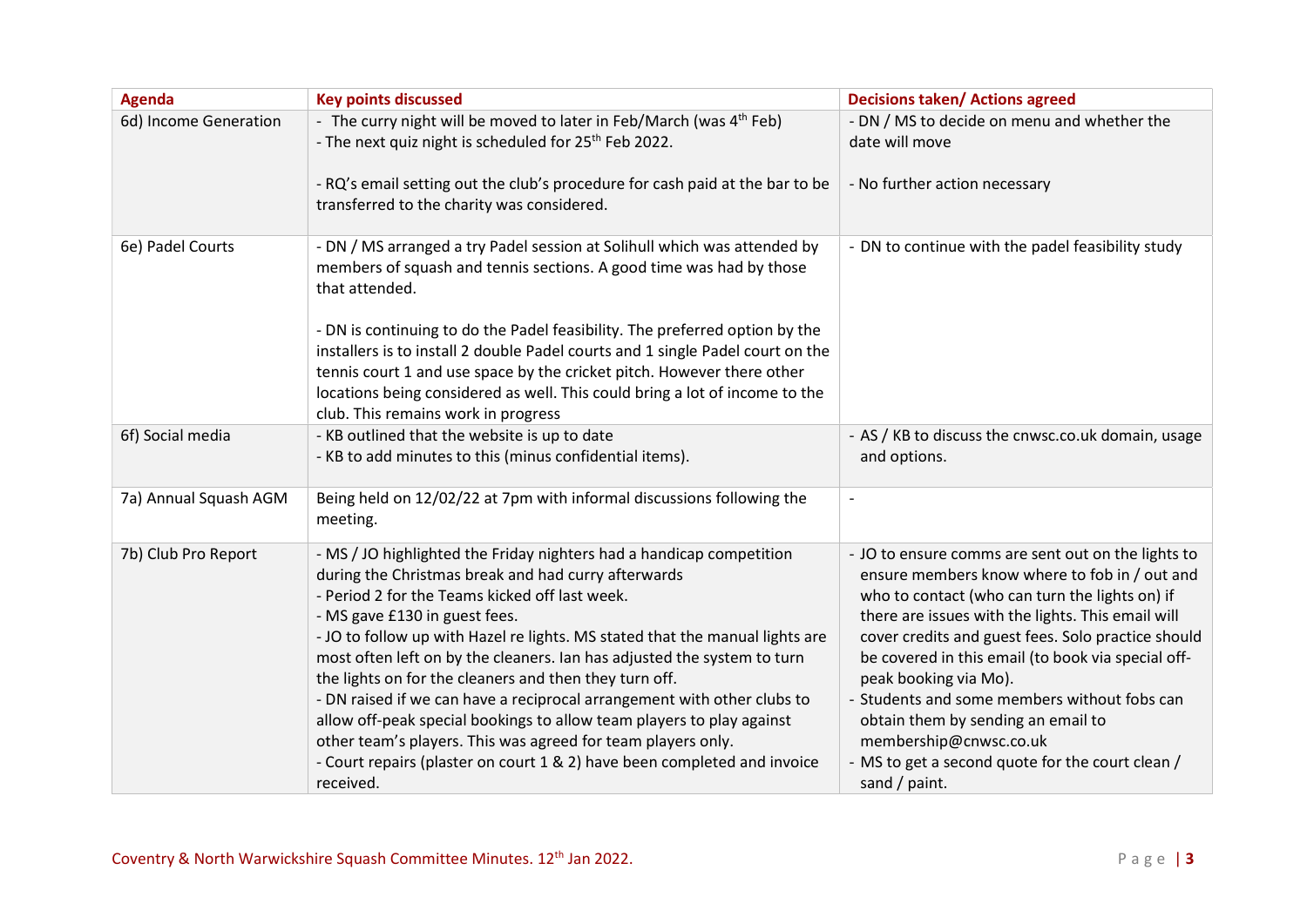| <b>Agenda</b>                   | <b>Key points discussed</b>                                                                                                                                                                                                                                                                                                                                                                                                                                                                                                                                   | <b>Decisions taken/ Actions agreed</b>                                                                                                                                 |
|---------------------------------|---------------------------------------------------------------------------------------------------------------------------------------------------------------------------------------------------------------------------------------------------------------------------------------------------------------------------------------------------------------------------------------------------------------------------------------------------------------------------------------------------------------------------------------------------------------|------------------------------------------------------------------------------------------------------------------------------------------------------------------------|
|                                 | - For a full clean, sand, paint it is £950 per court (Court 3 is £1050). MS<br>recommended to get 3 done this year and 2 done next year.<br>- MS has got a preliminary glass door & balcony quote was £5995 per<br>court. MS is getting alternative quotes and quotes split door / balcony.<br>- MS & DN has completed the affiliation for ES (£470). MS to review the<br>list and remove people who are no longer members of CNW. KB to be<br>added to the system.<br>- Racketball Warwickshire County Championships tournament to be held<br>on March 27th. |                                                                                                                                                                        |
| 7d) Internal Ladders            | - KB stated that the new ladders have been published and will run<br>monthly.                                                                                                                                                                                                                                                                                                                                                                                                                                                                                 | n/a                                                                                                                                                                    |
| 7e) Team Reports                | - Covered above                                                                                                                                                                                                                                                                                                                                                                                                                                                                                                                                               | n/a                                                                                                                                                                    |
| 7f) Treasurer Report            | - Confidential                                                                                                                                                                                                                                                                                                                                                                                                                                                                                                                                                | - Confidential                                                                                                                                                         |
| 7g) Court maintenance<br>report | - Ambi Rads and Flues installed. Black bulb thermostats to be installed<br>and ct 3 heating to be fixed w/c 17/01/2022.<br>- JO chasing Hazel & RQ re the purchase of a Water machine                                                                                                                                                                                                                                                                                                                                                                         | $- n/a.$                                                                                                                                                               |
| 7h) Membership report           | - Squash membership is down by 4 (but this was reflecting old students<br>and 1 switch to the gym)<br>- Gym membership went up by 3 members                                                                                                                                                                                                                                                                                                                                                                                                                   | - n/a                                                                                                                                                                  |
| 7g) Booking System              | - The light charging has been turned on (20p per person per game). **<br>Update. Due to kiosk teething problems charging has temporarily been<br>suspended **<br>- The committee discussed complaints around this. The main complaint<br>was from the students and as a goodwill gesture the 14 student members<br>will get a £10 credit.                                                                                                                                                                                                                     | - KB to reply to Shaurya on concerns<br>- MS to get the student names off Shaurya for the<br>credit.<br>- AS to add the £10 credit to each for the student<br>members. |
| 7h) Racketlon                   | - Racketlon presentation distributed<br>- A presentation will be given to RQ & Hazel on Friday 14/01/2022 at<br>3pm.<br>- A first step would be to hold an inter-club tournament.<br>- A further update will be presented to the next committee<br>- Table Tennis table email from RQ distributed.                                                                                                                                                                                                                                                            | - $n/a$                                                                                                                                                                |